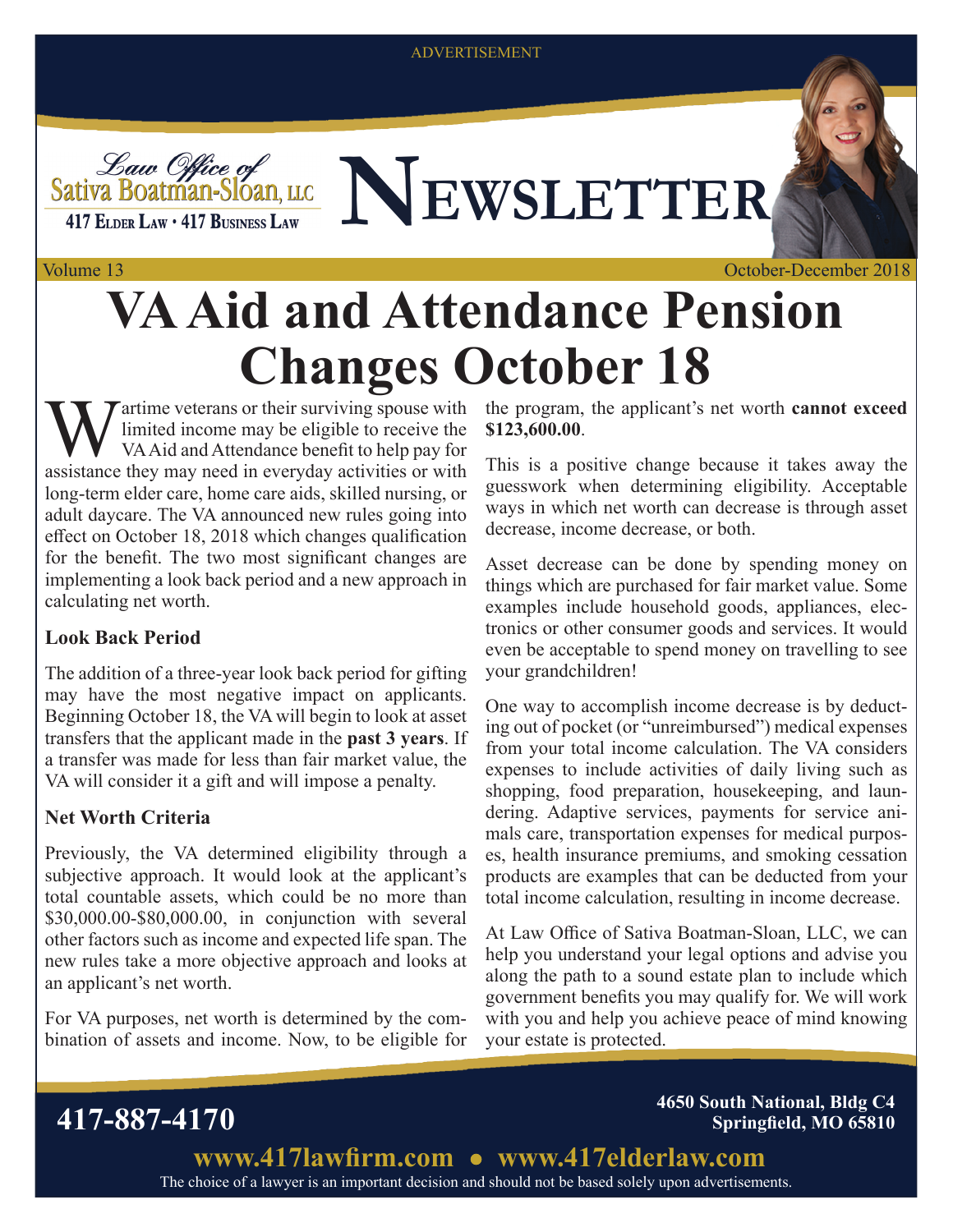# **7 Tips to Avoid Holiday Weight Creep**

Calories lurk around every corner from Halloween all the way to New Year's. Eating healthy and warding off those extra holiday pounds is a challenge. Here are a few tips to help you stay on track.

- **• Portion control.** Experts say this is the number one reason for gaining extra pounds. You can load up on calories without even noticing on break room goodies, buffets and pot lucks.
- **• Don't arrive hungry.** Munch on a few healthy snacks, such as veggies, before you go to a holiday function. You will eat less and if the dining does not start on time, you won't be starving and sample everything in sight.
- **• Plan ahead.** Being aware of your schedule will help you to plan your food intake for the day and you can adjust other meals to compensate for those extra goodies you may have at the office party.
- **Shift your focus.** Holiday parties are more than just about the food. Chat it up and enjoy the company of family and friends.
- **• Drink water.** Drinking more water will keep you feeling full, remind you not to snack, and give you more energy.



- **• Limit alcohol consumption.** Alcohol has notoriously high amounts of calories and sugar. Do your research and find out which drinks have fewer calories, limit the number of drinks, and switch to zero-calorie beverages when that limit is reached.
- **• Walk it off.** Make a new holiday tradition the family walk. Besides burning some extra calories, it will get everyone away from the food for a while and focus on family.

By starting or reinforcing your healthy holiday eating plan now, you can sail right through the holidays without gaining those dreaded pounds and start the New Year with energy and enthusiasm.



## **Avoid Stress: Assign TODs to All Your Vehicles**

It makes sense for you to name a transfer-on-death (TOD) beneficiary for your vehicles. That way, your vehicle can be transferred to the beneficiary quickly and easily, without probate court approval. (Beware: the beneficiary inherits any outstanding debts on the vehicle, as well as the vehicle.) If you have a Trust, be sure to make the TOD beneficiary the name of your Trust.

You may have already applied for and received a new certificate of ownership with TOD beneficiary(s) listed for your current transportation sitting in your

garage or driveway, but what about that "little gem" sitting in storage or in the barn? How about your project car, the one you are going to restore someday? Not having a TOD on these vehicles can create real paperwork problems when it comes time for your heirs to sell, or heaven forbid, junk!

Take an inventory of your cars, motorcycles, boats, motor homes, and trailers, no matter their condition. Update the TOD if necessary. It is an easy procedure that you can do at the local DMV office.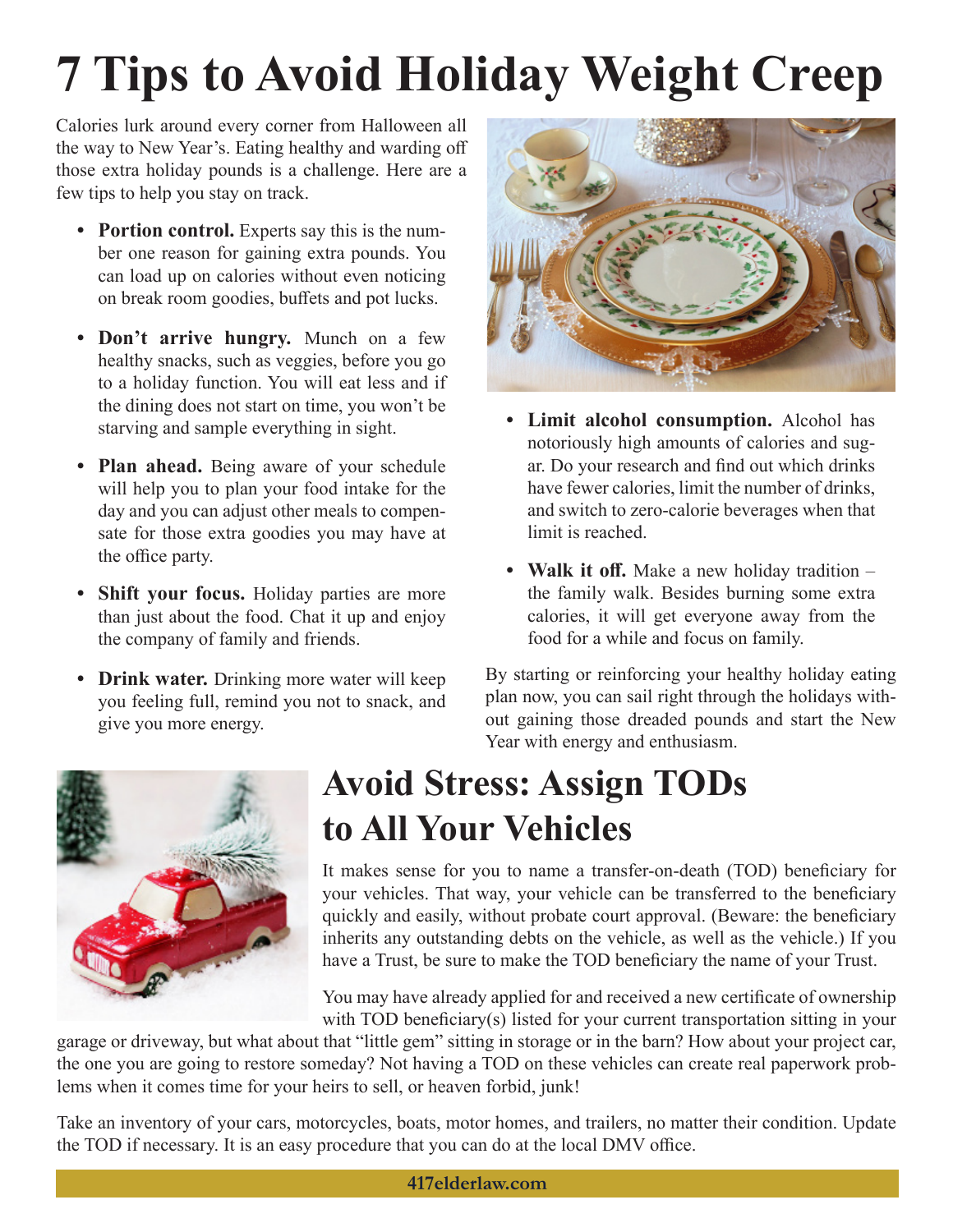## **New Blood Test Could Predict Onset of Alzheimer's Disease**

Alzheimer's disease affects over 5 million people in the US, where the estimated cost of caring for Alzheimer patients in 2017 was \$259 billion.

There is no treatment available for Alzheimer's disease. However scientists have developed a new blood test in which a tiny drop of blood could be enough to predict the onset of the disease.

Scientists agree that the presence of amyloid beta (AB) deposits or plaques

are generally thought to be the main drivers of Alzheimer's. Much research has gone into developing a method to detect these proteins. Currently, costly tests like brain scans or painful spinal fluid extraction are the means to measure amyloid beta in patients. But usually, physicians rely on diagnosing based on symptoms, at which time the disease may be well advanced.

This new blood test could be the early warning needed to be able to detect Alzheimer's and would prompt some early lifestyle changes in patients, reducing the impact of the disease. It would also be an invaluable tool for researchers to identify people suitable for clinical trials, giving us a faster route to an eventual cure.

Scientists are encouraged by the progress being made even though it is a slow process.

# **Pumpkin Spice**

Fueled by the success of Starbucks' popular Pumpkin Spice Latte, the seasonal pumpkinflavored trend is bigger than ever.

This popular flavor is found in products everywhere – restaurants, grocery stores, gift shops, with products like yogurt, baby food and salty snacks seeing substantial growth last year. More people consume pumpkin spice treats on October 31 than any other day of the year.

You can make this popular flavor using this recipe:

- $\frac{1}{4}$  cup ground cinnamon
- 2 tablespoons ground ginger
- 1 tablespoon ground allspice
- 1 tablespoon ground nutmeg

Mix spices and store in an air tight container. Makes  $\frac{1}{2}$  cup.

## **Crazy Holiday Fun Facts**

- Americans spend \$3.4 billion on costumes and \$2.7 billion on Halloween candy.
- Over 51 million turkeys are consumed on Thanksgiving Day.
- Over \$220 million worth of poinsettias are sold during the holidays.
- It takes an average of seven years to grow a Christmas tree.
- More than 34 million real Christmas trees are sold each year in the U.S.
- "Auld Lang Syne," the song traditionally sung on New Year's eve means "times gone by."
- 2,000 pounds of confetti is dropped at midnight in Times Square.